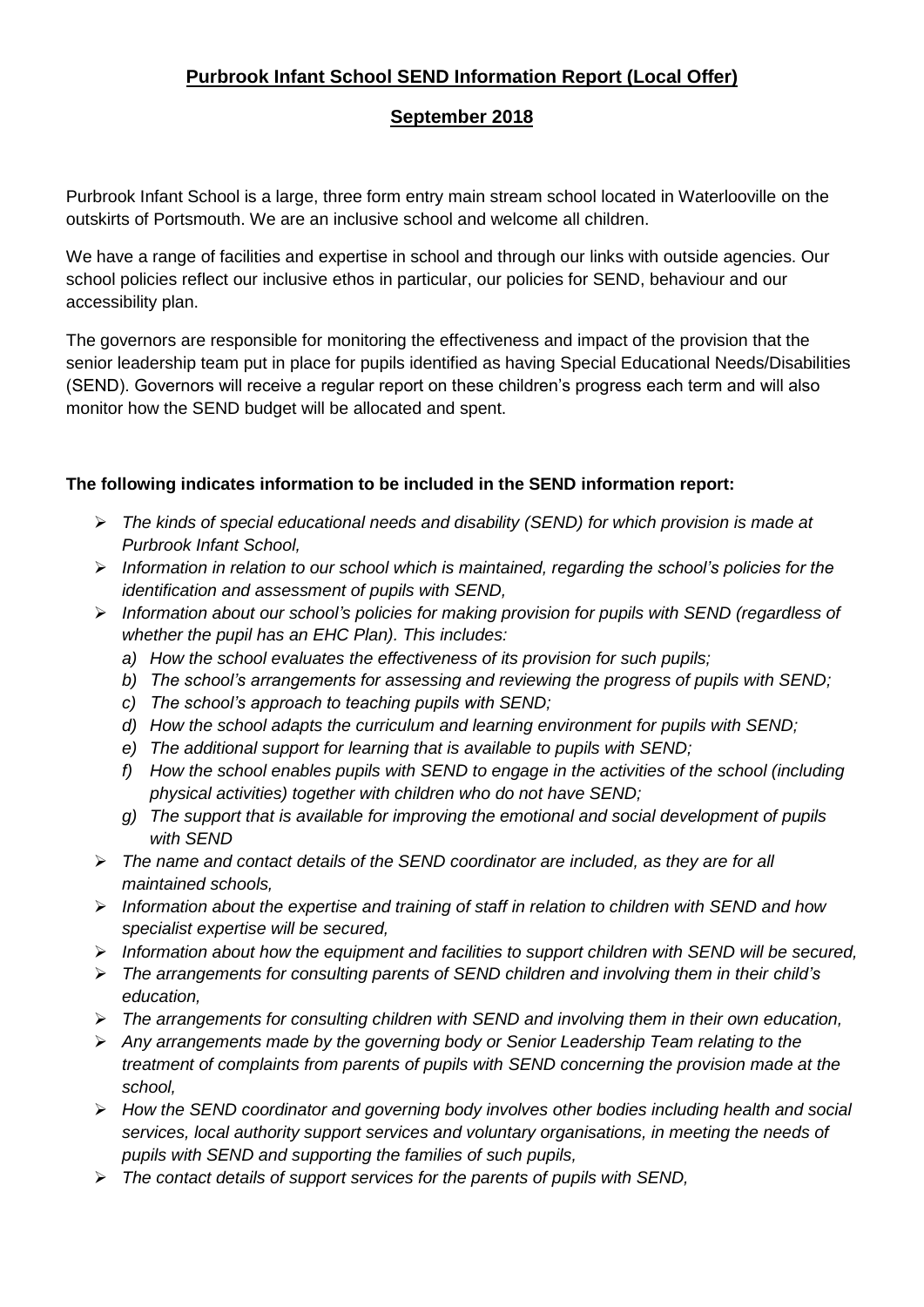*The school's arrangements for supporting pupils with SEND in transferring between phases of education or a change in setting.*

#### **We have provided the above information through questions that are frequently asked by parents;**

- **1. How does the school know if children need extra help and what should I do if I think my child may have a special educational need/disability?**
	- We receive information from your child's previous school or pre-school setting that indicate their areas of strength and need,
	- The progress of all pupils is monitored regularly by the class teacher and the Senior Leadership Team so that if your child is not making expected progress in a particular area of learning, we can quickly identify any need for additional support,
	- Any concerns the school has about your child's well-being, progress or attainment will be communicated to you as parents/carers,
	- Concerns can also be raised about the well-being, progress, or attainment of a child by his/her parents/carers,
	- Regular assessments, observations, book scrutiny and discussions between staff members help us in identifying any possible difficulties your child may have. Staff can also refer to the SEND 'grey book' which gives them a description of the possible barriers to learning your child may be experiencing and whether further intervention is needed in order to support their progress and attainment,
	- We also receive information and liaise with a number of health care professionals who have expertise in their field, particularly where a child's need is complex or complicated. In these instances parental agreement is sought prior to their engagement with your child. These include;
		- $\triangleright$  GP, paediatricians and dieticians,
		- $\triangleright$  Speech and Language Therapist (SALT),
		- $\triangleright$  Educational Psychologist (EP),
		- $\triangleright$  Hearing Impaired / Visual Impaired Specialists (HI) / (VI),
		- $\triangleright$  Occupational Therapist/Physiotherapist (OT / PT),
		- $\triangleright$  Sensory impairment specialist,
		- $\triangleright$  School Nursing Service,
		- $\triangleright$  Riverside Outreach,
		- Primary Behaviour Support Outreach,
		- Child and Adolescent Mental Health Service (CAMHS).

We also have links with Portage and a Parental Support Advisor who work with both the school and the family to ensure the child's needs are met and that there is good communication and consistent expectations between home and school.

#### **2. How will the school support my child?**

 When we identify the need for additional intervention to enable your child to make expected progress, you will be informed about your child's support and may be invited to a meeting to discuss this further. If your child meets the criteria for Special Educational Needs or has a disability, a provision map will be drawn up detailing the specific support and interventions in place to assist your child in making progress. It will also detail how regularly they are receiving support and by whom. It will include your child's personal targets in specific areas including reading, writing, maths and speech and language as required. At our school this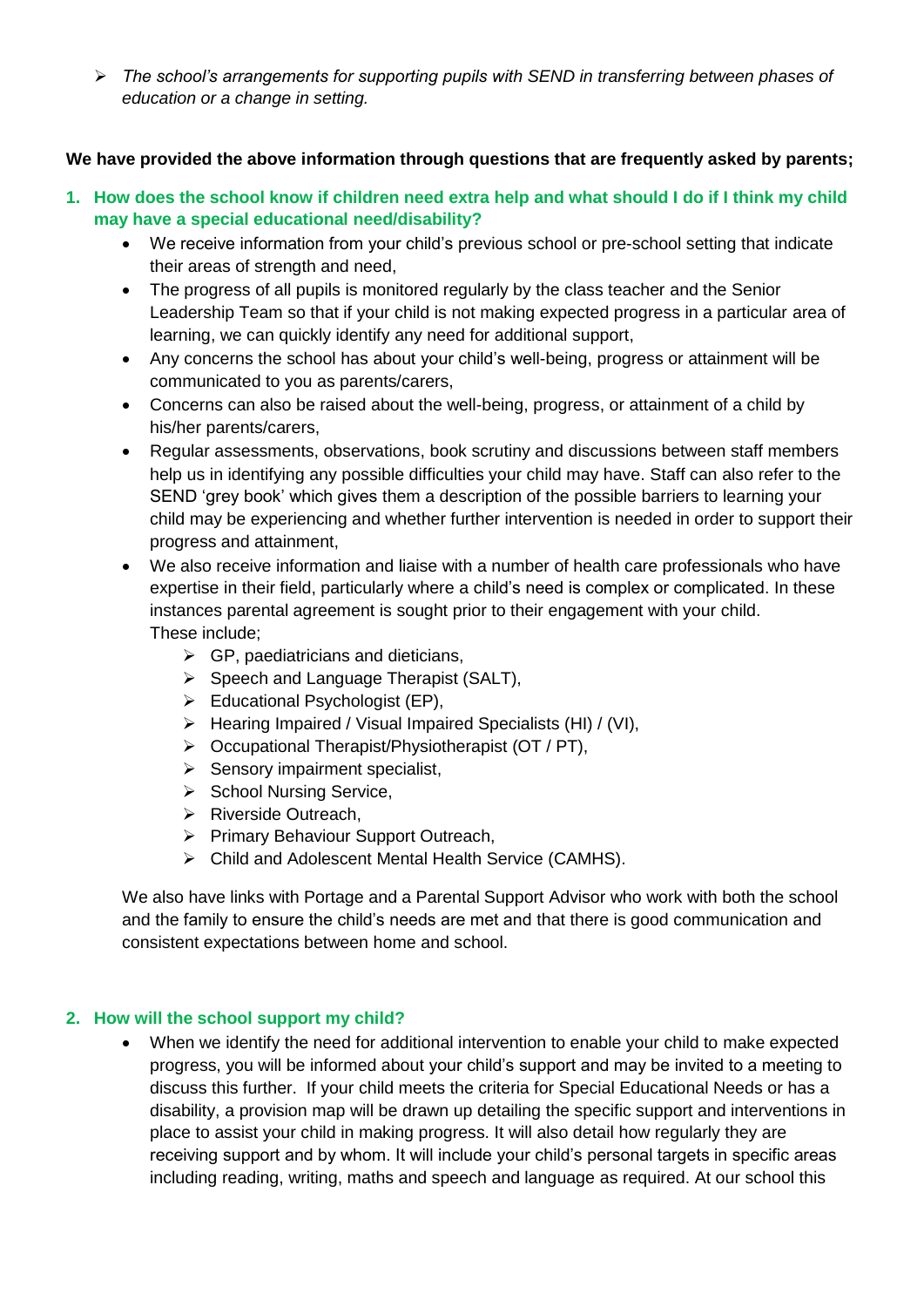document is called a '**Puffin Passport'**. A copy of this will be given to you to enable you to assist with your child's learning at home,

- As with all children, the school will monitor the progress of children receiving additional support, to ensure that the provision we have put in place is having the desired impact and that your child is making progress,
- The progress on the 'Puffin Passport' will be regularly reviewed by the class teacher and the Special Educational Needs and Disability Coordinator (SENDCo),
- We offer a wide range of interventions where a need for additional support is identified,
- Your child will spend some time working with a Learning Support Assistant (LSA) on specific targets, either individually or as part of a small group. Class work will also be planned by the teacher to reflect those targets,
- The school may refer your child to an outside agency for further assessment and then follow a more specific programme of work prescribed by that expert.

#### **3. How will the curriculum be matched to my child's needs?**

- Following careful assessment, teachers plan work that challenges all children on a daily basis to ensure that they can make good or better progress in their learning,
- Further provision and support is planned and put in place for groups and individuals according to their needs. For example; if your child has speech, language and communication needs (SLCN), the class teacher/LSA may use simplified language or pictures to support them,
- Specific resources may also support individual children in accessing the curriculum,
- In some instances, the child's curriculum may include prescribed specialist programmes such as physiotherapy or a personalised plan tailored around the advice offered by outreach or other outside agencies.

# **4. How will I know how my child is doing and how will you help me to support my child's learning?**

- We regularly give feedback on children's progress both to them and to their families,
- Parental consultations are held termly. At these meetings we clearly share how the school is supporting your child in making progress and how parents can assist learning at home. There is also an opportunity to look through your child's books,
- Puffin Passports are shared with parents in order to communicate a child's needs, communicate the support in place to help that child and to give information on how parents could support their child at home,
- We regularly publish curriculum updates which detail topics to be covered that half term. These are shared through our news letter and are also on the website and can assist parents in preparing their child for new learning,
- Home school record books can be used to communicate,
- You will receive a mid-year and an annual report detailing your child's progress,
- Appointments can be made with class teachers or the SENDCo to discuss any concerns you may have about your child and their needs,
- We will offer you advice on how best to support the individual needs of your child throughout their time at school through;
	- $\triangleright$  Curriculum evenings,
	- $\triangleright$  Workshops,
	- $\triangleright$  Information via letter / meetings,
	- $\triangleright$  Provision maps (Puffin Passports),
	- $\triangleright$  Reports from outside agencies,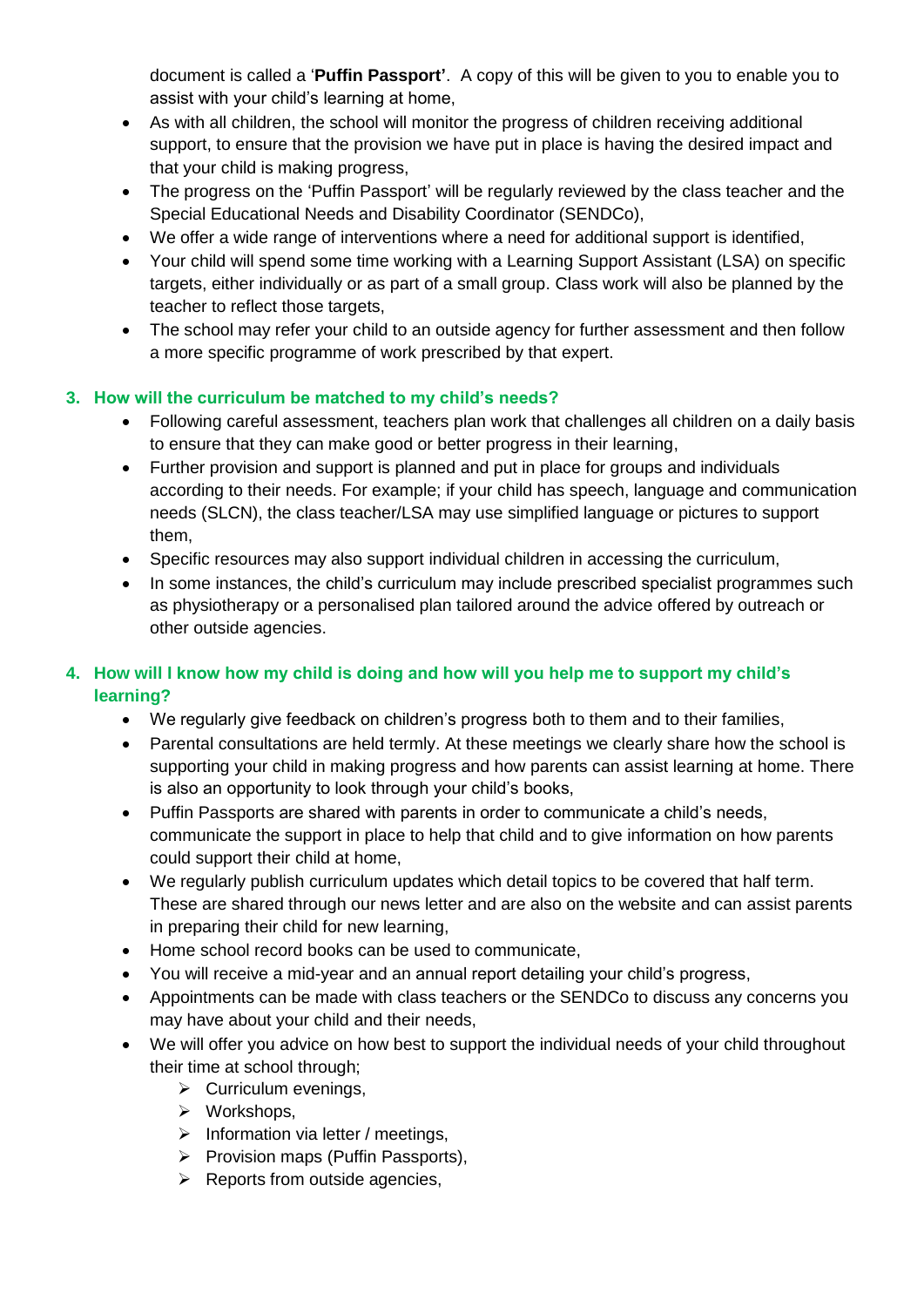- $\triangleright$  Meetings where strategies and progress can be shared and future actions discussed to support next steps in learning.
- If your child has an Educational Health and Care Plan (EHCP) we will hold statutory review meetings to discuss their progress and extra meetings as required, to which you will be invited. If your child is in the Foundation Stage, these meetings will take place every six months,
- Each half term, the Senior Leadership Team look closely at each child's progress to make sure they are on track to meet age related expectations and to put further provision in place where this may not be the case,
- You child's progress will be monitored against school, national and age related expectations in an effort to diminish the difference between their attainment and age related expectations.

## **5. What support will there be for my child's overall well-being?**

## **The well-being of all pupils is a primary concern at Purbrook Infant School**

- All adults working in the school undergo the disclosure and barring vetting,
- All staff have received safe quarding training,
- Relevant staff are trained to support medical needs,
- Our behaviour policy, which includes guidance on expectations, rewards and sanctions, is shared with and fully understood by all staff (annually/on induction),
- Attendance and punctuality are monitored and the necessary action taken to support children in attending school whenever they are fit to do so,
- The school has a strict policy regarding the administration of medicines,
- We run a nurture group to help those children who require support in developing social skills,
- The school has a trained ELSA (Emotional Literacy Support Assistant) who works with individual children requiring support with understanding, coping with feelings, emotions and other difficulties they may face in their life (including family breakdowns or bereavement),
- We have trained first aid staff members in our school and all staff are trained to the required legal standard. Where children attend the school who have a particular medical condition (i.e. nut allergy), all staff are given the relevant training i order to recognise and help where needed (i.e. training in the use of an EPI pen),
- The school has a positive approach to behaviour, which is based on a rewards and sanctions system followed by all staff (see behaviour management policy),
- We have a school council which gives children the opportunity to voice their opinions,
- If your child has specific behavioural difficulties, an individual behaviour management plan may be put in place to support them. It will identify the specific difficulties they may have and the level of support put in place to help manage these. We have links with the local Primary Behaviour Support Team who offer strategies and advice to support both the school and the child's family,
- Where required, specific staff members are given 'Team Teach' restraint training to ensure the safety or all children and staff,
- We have a Parent Support Advisor who works with the child's family to offer both strategies and advice. Requests for support can be made by the school, with the parents' permission, or directly by the parents themselves,
- If your child has a provision map (Puffin Passport), they will have the opportunity to consider their progress towards their targets and help set new ones,
- If your child has an Transition Partnership Agreement (TPA) or an Education Health Care Plan (EHCP), their views, and the views of their parent(s) and any outside agencies involved will be sought in advance of review meetings,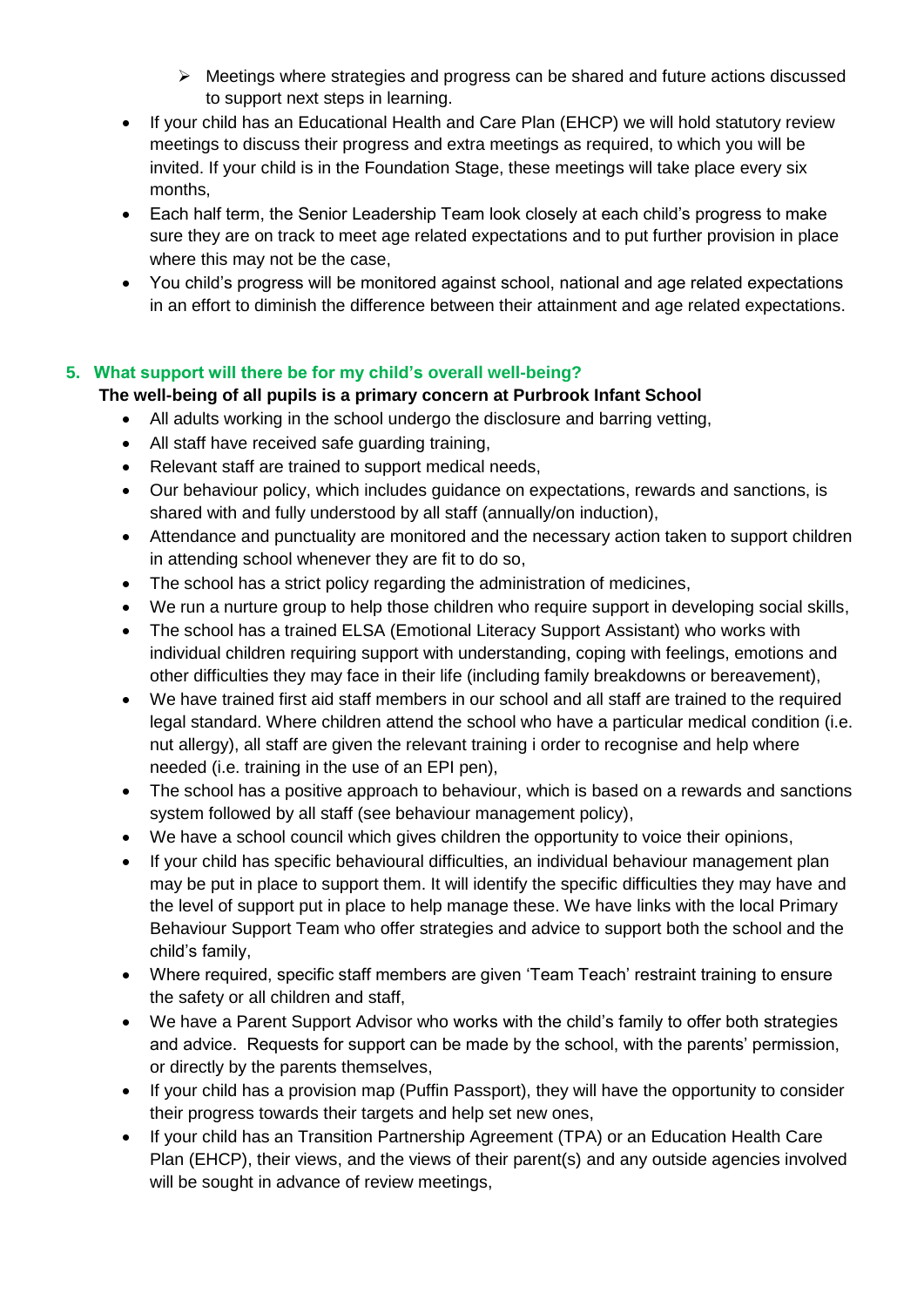- All pupils are supported in their social and emotional development through the Personal Social Health and Emotional (PSHE) curriculum,
- Children are treated as individuals and are encouraged to be independent learners i.e. responsibility to be prefects/job monitors.

#### **6. What specialist services and expertise are available at the school/or accessed by the school?**

- Our staff receive regular training and our teachers all hold qualified teacher status,
- The school works closely with a number of external agencies including Speech And Language Therapists (SALT), GPs, paediatricians and dieticians, Physiotherapists (PT) and Occupational Therapists (OT), Ethnic Minority Traveller Achievement Service (EMTAS), Educational Psychologist (EP), Child and Adolescent Mental Health Services (CAMHS), social services, specialist teacher advisors for physical, hearing and visual impairment and the behaviour support team.

# **7. What training have the staff who support children with SEND had?**

- The ELSA receives ongoing support and training from an Educational Psychologist,
- Some staff are proficient at Makaton training,
- All classroom LSAs have been trained to deliver precision teaching,
- All LSAs have had in house SEND training,
- SEND induction for NQTs and new staff.
- Some staff have had direct training from the speech and language therapists / occupational or physiotherapists in the delivery of specific programmes,
- Our Special Needs and Disabilities Coordinator is a fully qualified teacher and has qualified in the National Accreditation for Special Educational Needs/Disability,
- Many staff have been 'Team Teach' trained in order to restrain children where they are unable to keep themselves or others around them safe.

# **8. How will my child be included in activities outside the classroom including school trips?**

- Our accessibility plan promotes the involvement of all of our pupils in all aspects of the curriculum including learning outside of the classroom,
- Where there are concerns for safety and access; a risk assessment is carried out to consider if reasonable adjustments can be made to meet individual needs; if appropriate you will be consulted and involved,
- Risk assessments are provided for each school trip,
- The correct adult ratios are adhered to in accordance with Hampshire County Council Advice and Guidance.

#### **9. How accessible is the school environment?**

- Our Early Years setting is accessible to wheel chair users as is our main entrance, however, it is more difficult to access Key Stage One classrooms because of the steps on each corner of the corridors of the quadrangle,
- The hall is accessible through the converted kitchen,
- We liaise with Ethnic Minority Traveller Achievement Service, Physio, Occupational and Speech and Language Therapists,
- We have adjustments made to our toilets to accommodate and support children as required,
- There is a wheel chair slope to the main entrance.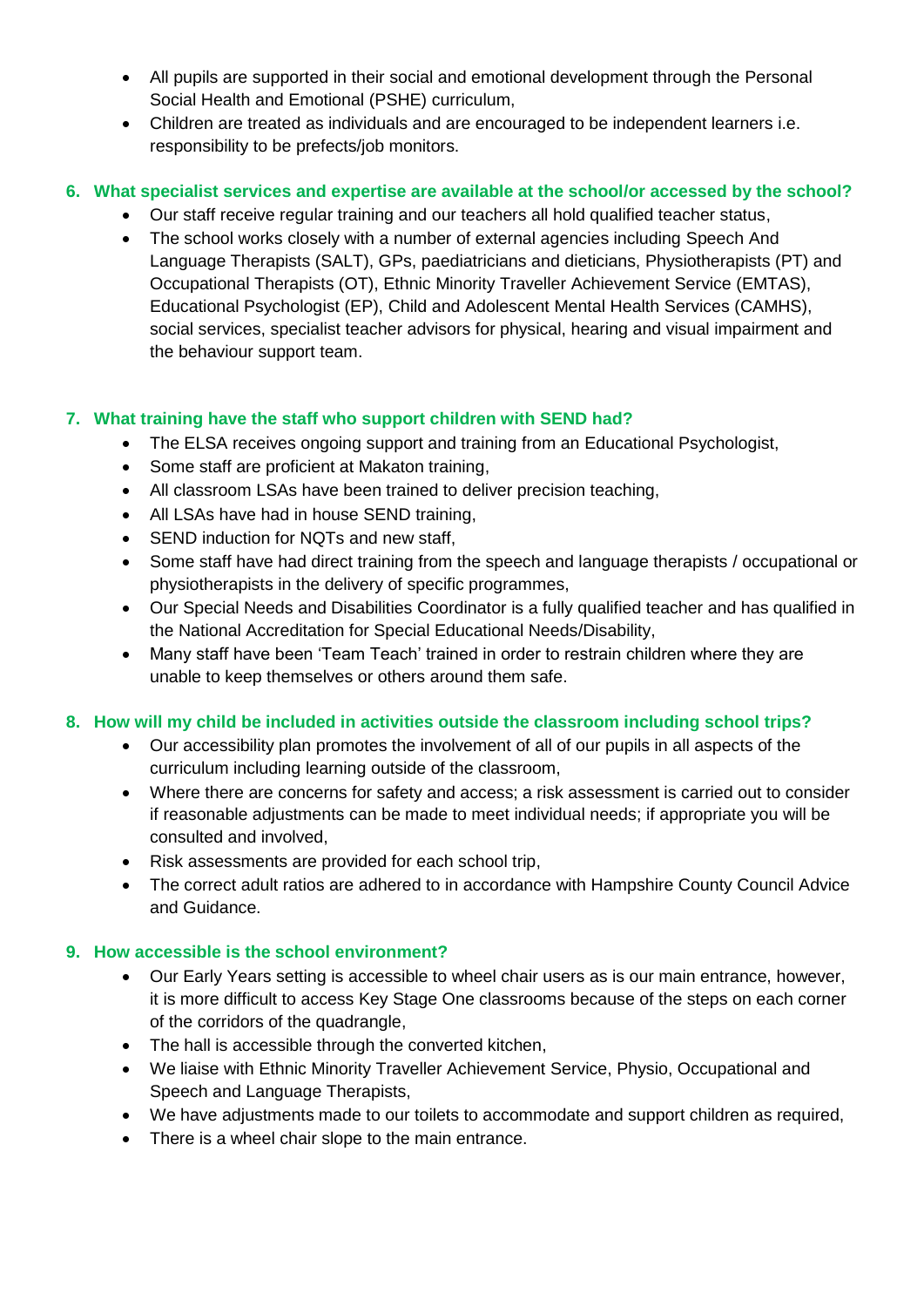## **10. How will the school prepare and support my child when joining the school and when transferring to another school?**

- We have a carefully planned induction in place for welcoming all new Year R children to our school,
- We have established very good relationships with our main, feeder pre-school settings and communicate well with them in order to ascertain relevant information,
- We have very good transition arrangements with our linked junior school,
- If your child has SEND, we will arrange a transition meeting and invite all involved agencies to ensure that all relevant information is shared as your child moves to a new phase/setting,
- If your child has SEND we would recommend extra visits to ensure that your child and you as parents, are happy and secure with the arrangements and support in place,
- We can provide social stories that include photos of key people and areas of the school, for children to take away if required to ease their transition.

## **11. How are the school's resources allocated and matched to children's special educational needs/disability?**

- Our SEND budget is monitored and audited,
- We use additional resources and/or support aids, interventions, time and adult support to ensure the best provision for children with SEND,
- We seek to ensure the most successful and efficient practice and therefore evaluate all interventions for effectiveness,
- We ensure that all children with SEND have their needs met, to the best of our ability, with the funds that we have available,
- The budget is allocated on a needs bases, with children with the most complex needs being given the most support,
- We have experienced staff and do our best to match the specific needs of your child with the expertise we have on our team,
- Governors monitor the effectiveness of SEND provision including monies,
- Governors monitor the school budget including the SEND budget,
- Pupil Premium Funding / top up funding and the school's revenue budget are used to ensure all children have the support they require.

#### **12. How is the decision made about what type of support and how much support my child will receive?**

- If your child has an Education Health Care Plan, we will provide the support cited in the statement,
- If your child does not have an EHCP, the class teacher/SENDCo will discuss your child's needs with you, and decide on the support that is most appropriate for them, in order for them to diminish the difference between current attainment and age related expectations,
- Pupil progress meetings take place each term and data is monitored regularly by class teachers, the senior leadership team and the SENDCo. If children are identified as working below age related expectations then appropriate interventions will be discussed and implemented,
- Class teachers and the SENDCo may also agree that it would be appropriate for a referral to be made to the appropriate outside agency, to further support your child. In this case, you would be informed,
- Support provided will be reviewed on a regular basis, to monitor whether it is having the desired impact. It will be adjusted as necessary.